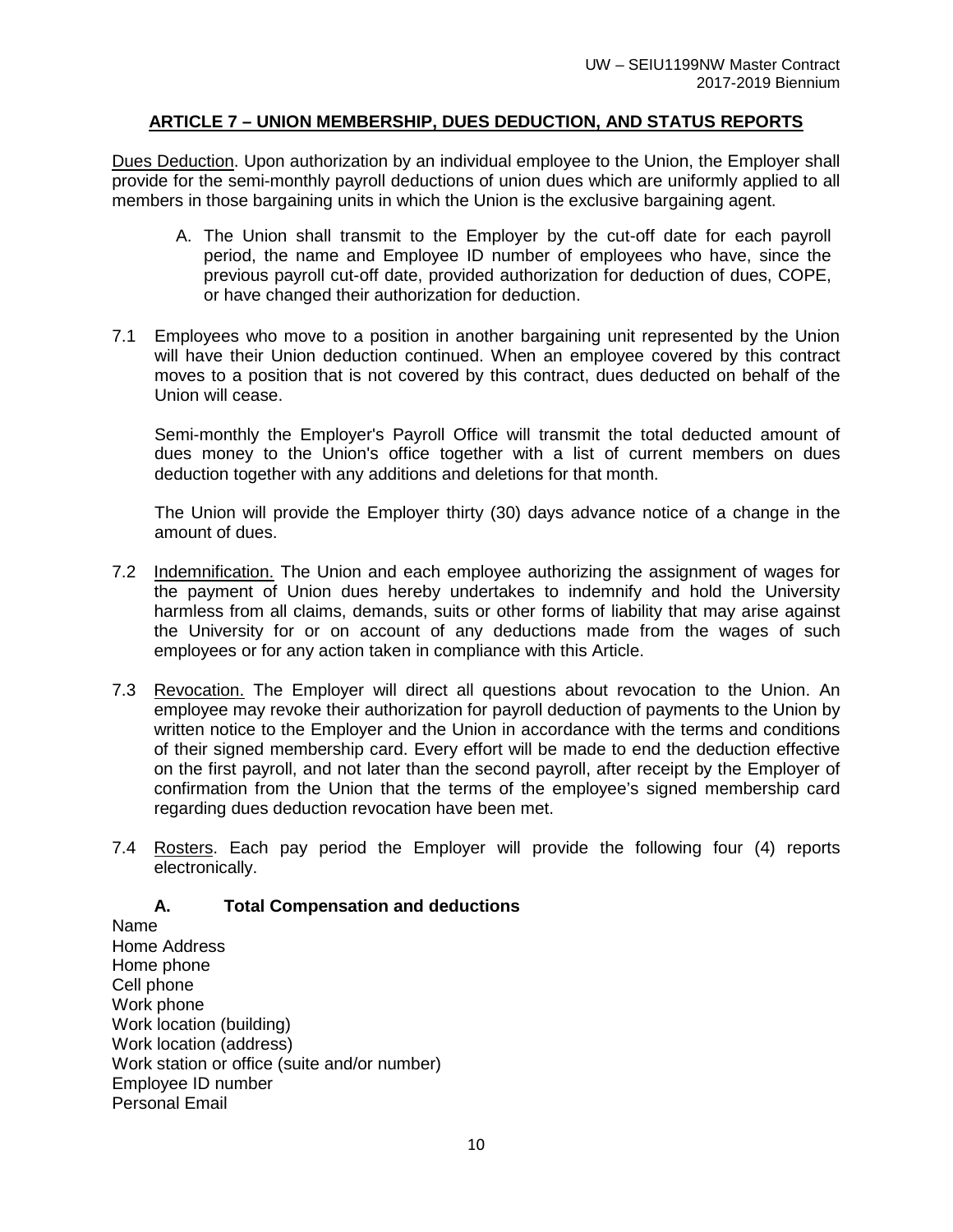UW email UW mailbox Employment status Employment status effective date Job classification **Department** Pay grade Pay step Pay rate salary Hourly rate **Supervisor** Supervisor email Race **Gender** DOB Date of hire Job title Job class code **Shift** Deduction amount dues Deduction amount cope Total wages for the pay period Total base pay for pay period Total overtime pay for pay period Total overtime hours per pay period Total hours worked in the pay period Days in the pay period Total hours for each class/type of differential and or/ premium pay for the pay period Total wages for each class/type of differential and or/ premium pay for the pay period Total wages year to date. Pension plan enrollment (which plan) Position number Medical plan enrollment (which plan) Bargaining Unit Total FTE Anniversary date (step date) Employment status (regular fulltime, regular part time, hourly, fixed duration part time, fixed duration full time)

#### **B. All appointment list**

Appointment budget number(s) Beginning date End date Department and /or hiring unit College/Org name Job Classification Job Classification Code Full time salary or hourly rate Appointment/FTE Percentage Appointment status Appointment term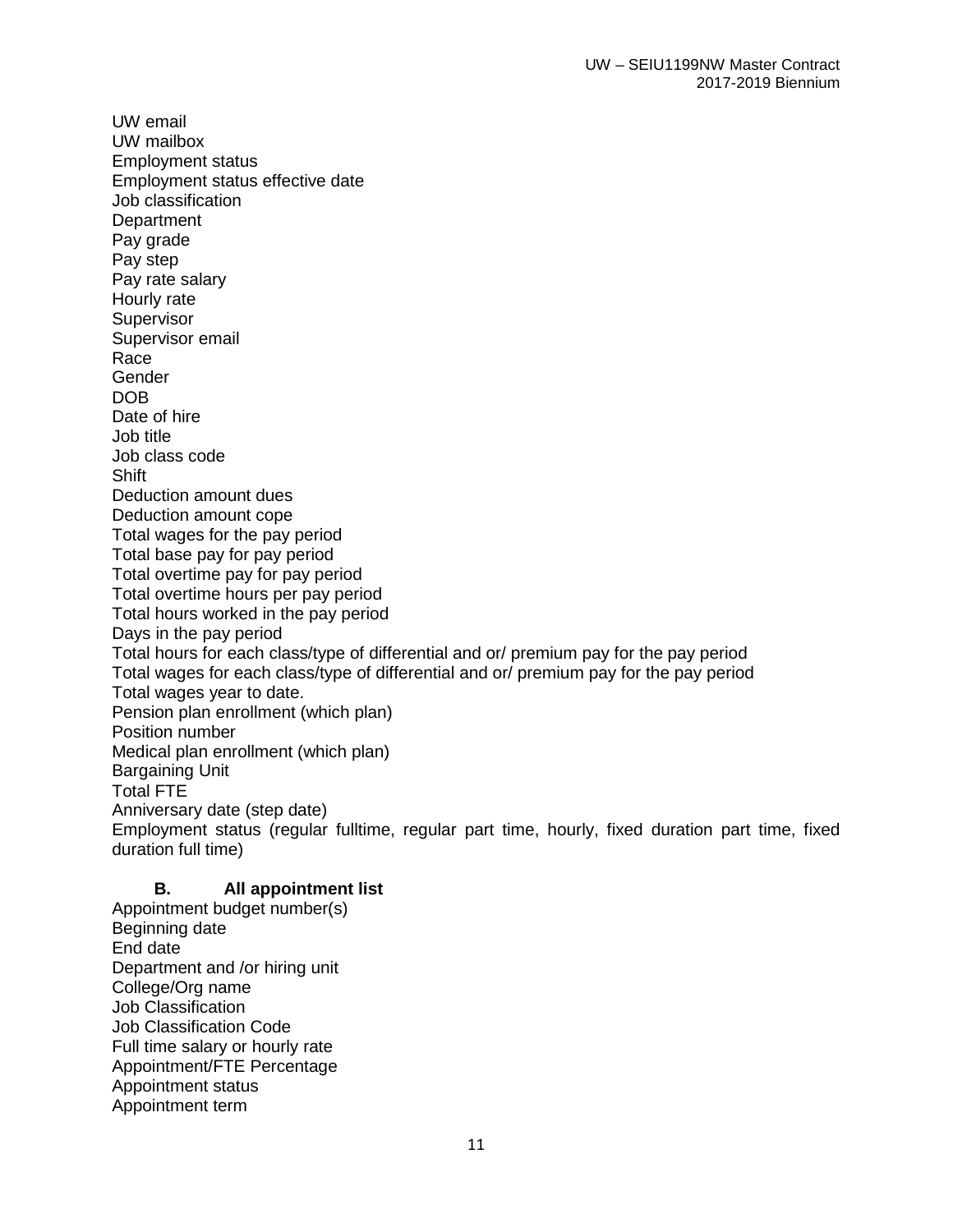Distribution line information. Position number Earnings in last pay cycle Hours worked in last pay cycle FTE in last pay cycle

# **C. Change Report**

Name, Job classification, Job classification code, Department, Employee id, Original hire date, Status change date, Termination/separation date if any, Reason for status change, nature of status change, Reason for termination/separation LOA effective date, Nature of LOA New hire date New Hire

### **D. Vacancy Report**

Position Number, Job Classification Date of vacancy Elimination date of vacancy Reason for elimination (filled, deleted, transferred to a different classification/status)

- 7.5 Contract Distribution. The Employer will provide all current and new employees with a link to the new Agreement. Each department or unit will maintain a paper copy of the contract accessible to all employees.
- 7.6 Union Membership. Employees covered by this Agreement may become members of the Union. You can learn more about union membership at www.seiu1199nw.org or from a Union organizer or delegate.
- 7.7 Voluntary Political Action Fund Deduction. During the term of this Agreement, the Employer shall deduct the sum specified from the pay of each member of the Union who voluntarily executes a political action contribution wage assignment authorization. When filed with the Employer, the authorization form will be honored in accordance with its terms. The amount deducted and roster of all employees using payroll deduction for voluntary political action contributions will be promptly transmitted to the Union by a separate check payable to its order. Upon issuance and transmission of a check to the Union, the Employer's responsibility shall cease with respect to such deductions. The Union and each employee authorizing the assignment of wages for the payment of voluntary political action contributions hereby undertakes to indemnify and hold the Employer harmless from all claims, demands, suits or other forms of liability that may arise against the Employer for or on account of any deduction made from the wages of such employee.